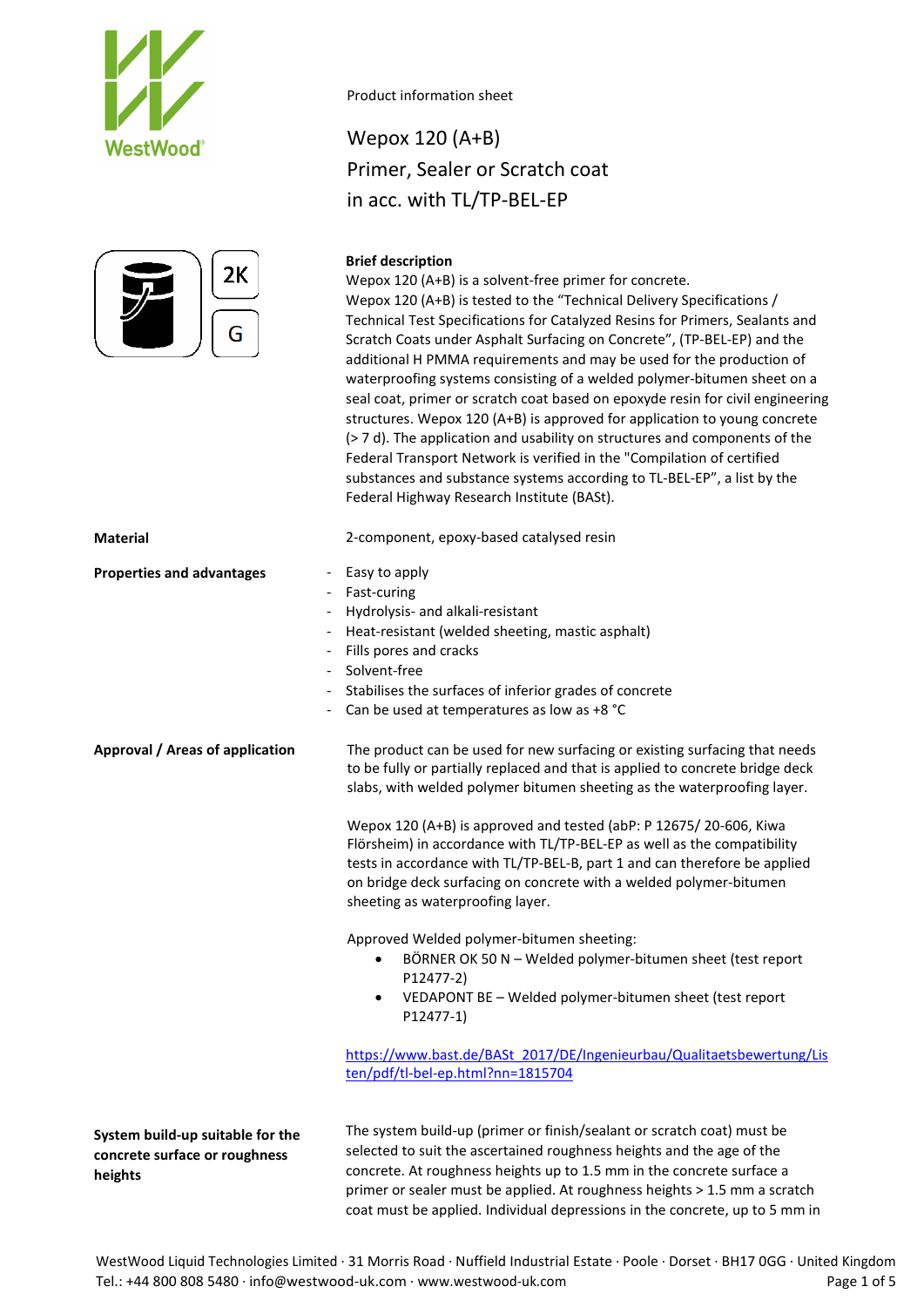

# Wepox 120 (A+B) Primer, Sealer or Scratch coat in acc. with TL/TP-BEL-EP

depth and approx. 500 cm² in area, may also be filled with Wepox 120 (A+B) (scratch coat).

The roughness height must be determined in accordance with ZTV-ING part 1 General Information, section 4, "Determination of Roughness Height".

### **Roughness heights < 1.5 mm**

Primer on concrete (age of concrete ≥ 21 days):

Consists of Wepox 120 (A+B) and is largely used for filling the pores in the surface of the concrete and creates a permanent bond between the concrete and the next coating. The primer is topped.

Wepox 120 (A+B) is poured onto the substrate at a rate of at least 500  $g/m^2$ until the surface is saturated and then spread with a sheepskin roller or rubber squeegee. Broadcasting of (kiln-dried) quartz sand 0.2 - 0.7 mm (quantity: approx. 500 - 800  $g/m<sup>2</sup>$ ) must begin while the primer is being applied. On no account must topping be applied to excess. Any topping that is not firmly incorporated in the primer after curing must be removed.

### Sealer on concrete (age of concrete  $\geq$  14 days):

Consists of Wepox 120 (A+B) and is used for closing the pores in the surface of the concrete and creates a permanent bond between the concrete and the next coating. Two coats are applied, with a topping of quartz sand in between. The second coat is not topped with quartz sand.

As a first coat, Wepox 120 (A+B) is poured onto the substrate at a rate of approx. 500  $g/m^2$  until the surface is saturated and then spread with a sheepskin roller or rubber squeegee.

Begin with broadcasting of quartz sand (kiln-dried) 0.7 - 1.2 mm in excess (grain to grain, consumption approx.  $3.0 - 3.5$  kg/m<sup>2</sup>) while the resin is being applied. Any sand that is not firmly incorporated in the first layer of the sealer after curing must be removed. The second layer of Wepox 120 (A+B) is applied with a sheepskin roller or rubber squeegee at a quantity of at least 600 g/m².

### Application to concrete that is at least 7 days old:

The product is applied to concrete that is at least 7 days old as described for the build-up "Sealant / Finish on Concrete".

The surface of the concrete must be dry. To determine whether the concrete surface is dry, it must be heated locally with a hot air blower or fan. If the concrete is moist, this will make it noticeably lighter, in which case the product must not be applied.

### **Roughness heights > 1.5 mm**

### Scratch coat on concrete

This is designed to level out major roughness heights > 1.5 mm and is applied on top of the cured primer. The scratch coat (Wepox 120 (A+B) K) must be smoothed over the particle tips. Wepox 120 (A+B) K must be topped with fire-dried quartz sand 0.2 - 0.7 mm so that the same surface is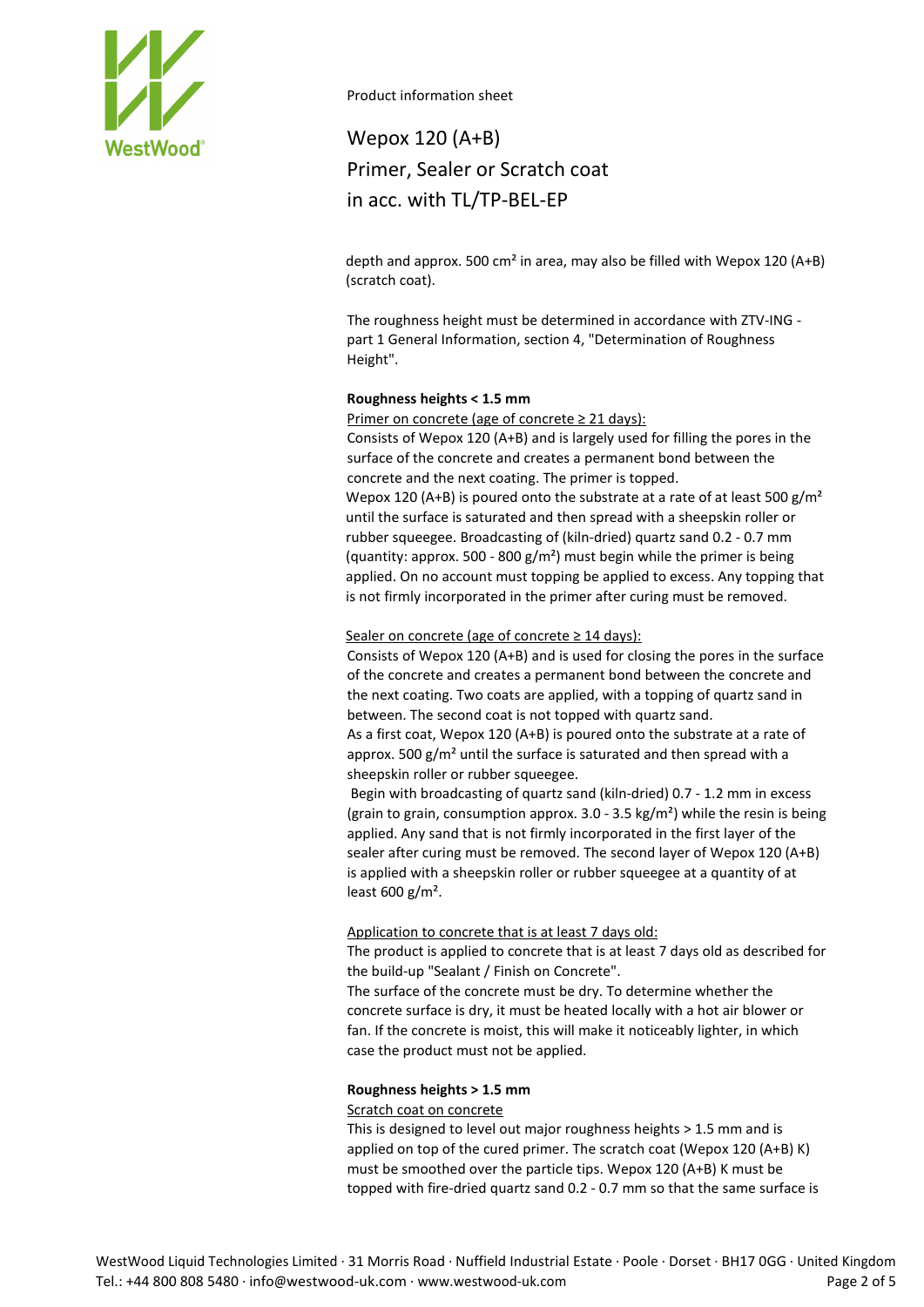

# Wepox 120 (A+B) Primer, Sealer or Scratch coat in acc. with TL/TP-BEL-EP

achieved as when a primer is applied. Any sand that is not firmly incorporated in the scratch coat after curing must be removed. If scratch coat and sealer are combined side by side on one surface or if a scratch coat must be applied instead of sealer, the surface of the scratch coat has to be topped with quartz sand 0.7 - 1.2 mm in excess (grain to grain, consumption approx. 3.0 - 3.5 kg/m²).

Any sand that is not firmly incorporated in the scratch coat after curing must be removed. Wepox 120 K (A+B) K is then sealed with Wepox 120 (A+B) at a consumption rate of approx. 600 g/m².

**Pack size** The product is supplied in separate containers (resin and hardener).

21.00 kg Wepox 120 A (base component) 7.00 kg Wepox 120 B (hardener) 28.00 kg

### **Colour** Reddish

**Storage** Store products sealed in their original airtight container and in a cool (under 20 °C), dry and frost-free place. The unopened products have a shelf life of at least 12 months.

Direct sunlight on the containers should be avoided, including on site.

The product can be applied within the following temperature ranges:

| Product         | Temperature range, in °C |                  |               |
|-----------------|--------------------------|------------------|---------------|
|                 | Air                      | <b>Substrate</b> | Material      |
| Wepox 120 (A+B) | $+8$ to $+30$            | $+8$ to $+30*$   | $+8$ to $+30$ |

The relative humidity must be ≤ 75%.

The surface to be coated must be dry and ice-free.

The dryness of the concrete surface has to be tested by heating a small area with a hot-air blower or fan (moist concrete will get noticeably lighter). The surface must be protected from moisture until the coating has hardened.

### **Concrete replacement systems**

Since the primer was developed specifically for concrete, its use on concrete replacement systems must be tested separately, since curing problems can occur.



### **Application conditions Temperatures**

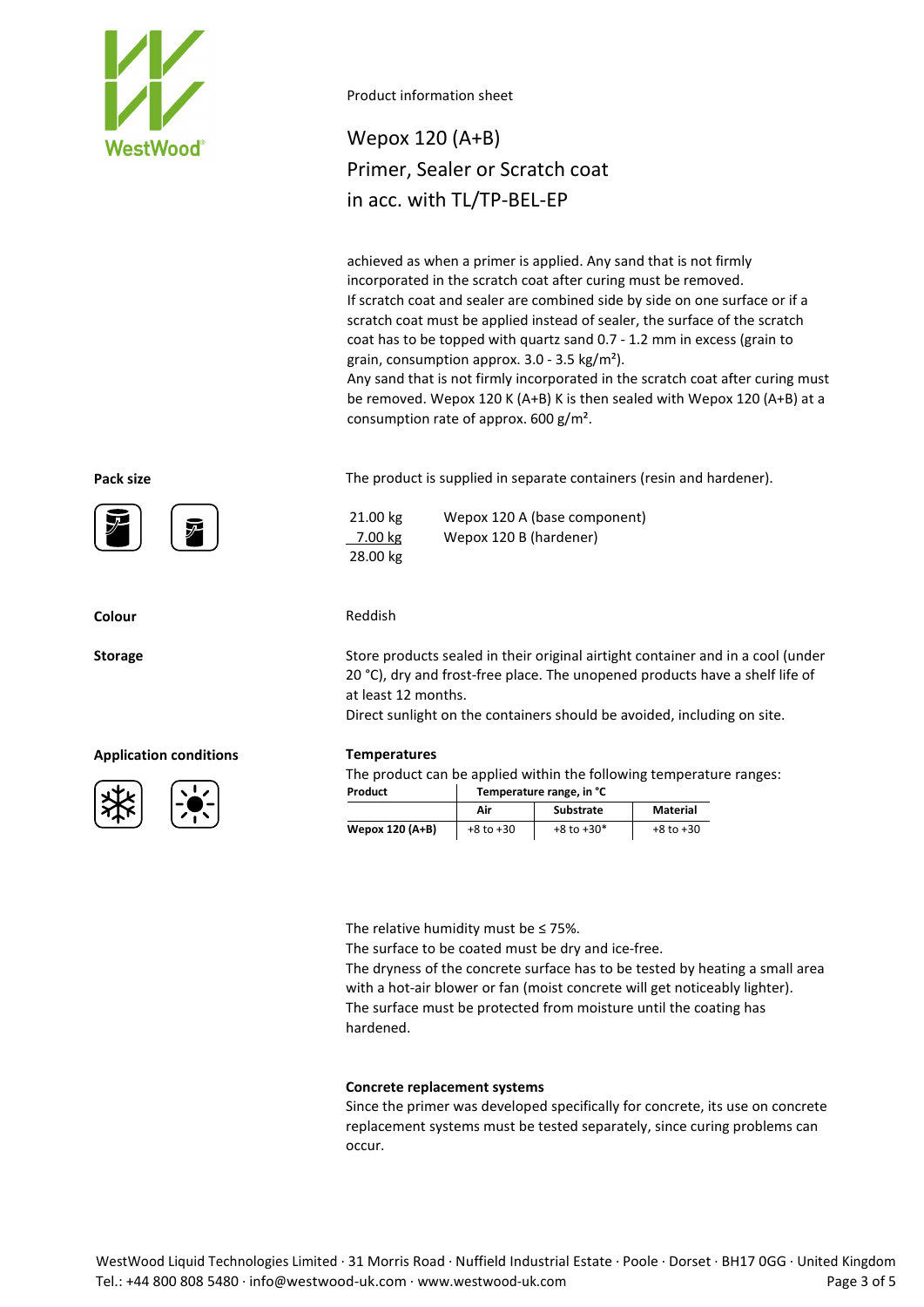

# Wepox 120 (A+B) Primer, Sealer or Scratch coat in acc. with TL/TP-BEL-EP

#### **Reaction times**

|                          | <b>Wepox 120 (A+B)</b> (at 20 °C) |
|--------------------------|-----------------------------------|
| Pot life                 | approx. 35 min                    |
| can be walked on         | approx. 18 hours                  |
| overlayable with welded  |                                   |
| polymer-bitumen sheeting | approx. 24 hours                  |
|                          |                                   |

Higher temperatures will reduce reaction times, while lower temperatures will increase reaction times.

### **Technical data Density: Density: Density: 1.10 g/cm**<sup>3</sup>

#### **Product application Application Application equipment** / tools











For applying the product: - Rubber squeegee (ensure adequate consumption rate), then use the sheepskin roller to smooth over.

Brush (only for areas not accessible with roller)

#### **Substrate preparation**

For mixing the product:

Mixing tool with twin-paddle stirrer

The primer must only be applied to a prepared substrate. Please refer to the appropriate application guide for information about correct surface preparation.

Once the substrate has been prepared, the bond strength of the concrete must be checked. The mean bond strength must be at least 1.5 N/mm². The lowest individual value must not be less than 1.0 N/mm².



Prior to application carefully mix the base component and hardener using a slow-speed mechanical stirrer (approx. 300 - 400 rpm) e.g. with an anchor stirrer. For pigmented resins, the base component needs to be stirred separately before, for approx. 1 minute.

Please ensure that the material is mixed thoroughly even in the corners (wall/ground) of the mixing container. Do not stop the mixing process until a homogeneous mixture is obtained. After mixing, refill into a clean container and mix again briefly ("repotting"). Mixing of partial amounts is not allowed. The material must be applied within the stated application time.

#### **Application**

Use the sheepskin roller or rubber squeegee to apply the recommended amount for an even and film-forming coat of primer. Avoid creating puddles. Once the coating has cured, apply a second coat to cover any defects

WestWood Liquid Technologies Limited · 31 Morris Road · Nuffield Industrial Estate · Poole · Dorset · BH17 0GG · United Kingdom Tel.: +44 800 808 5480 · info@westwood-uk.com · www.westwood-uk.com example are seen to the Page 4 of 5